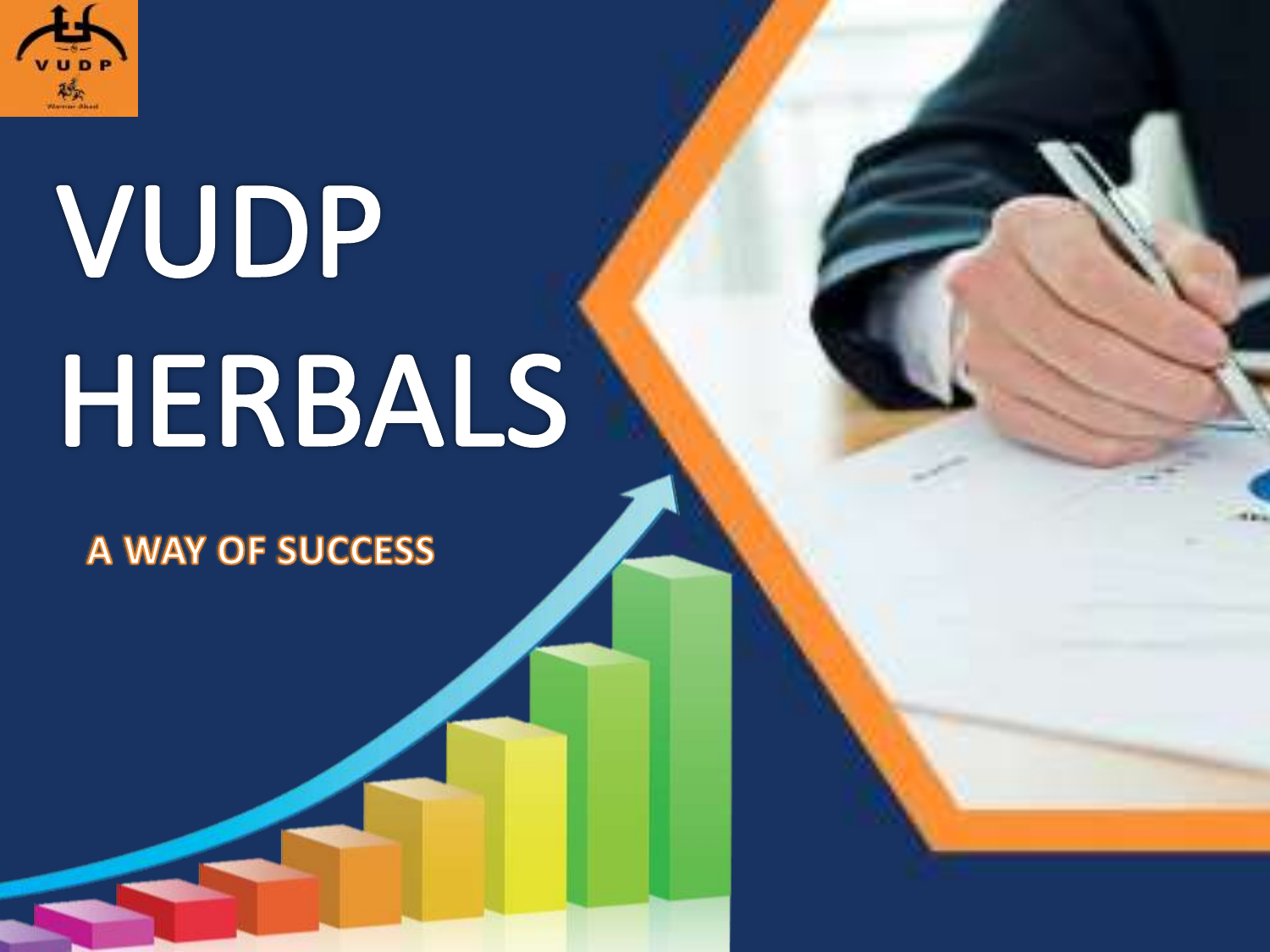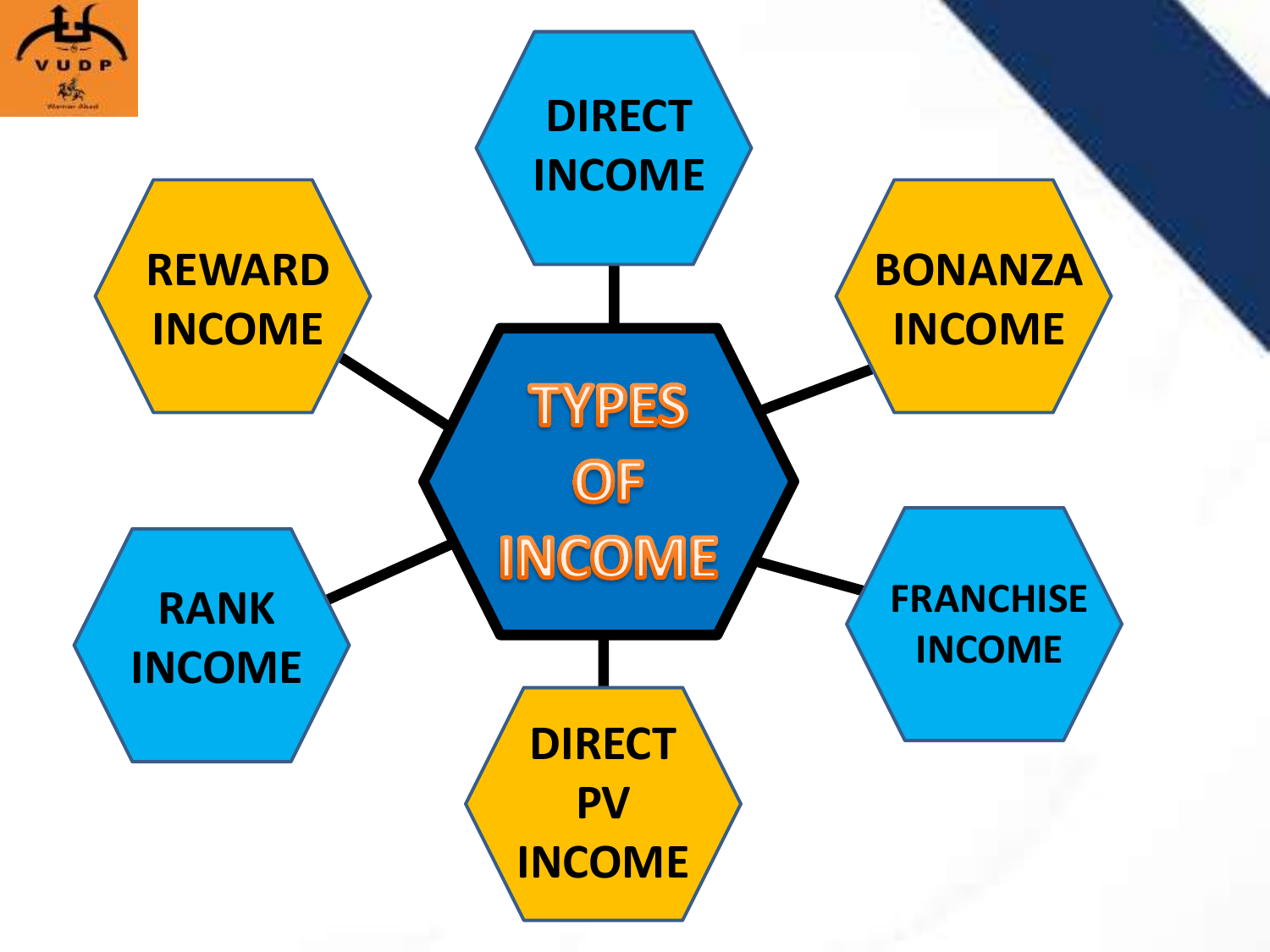

### 1. DIRECT INCOME **10% OF PV**

#### 2.BONANZA INCOME **COMPLETE TARGET AND GET REWARDS**

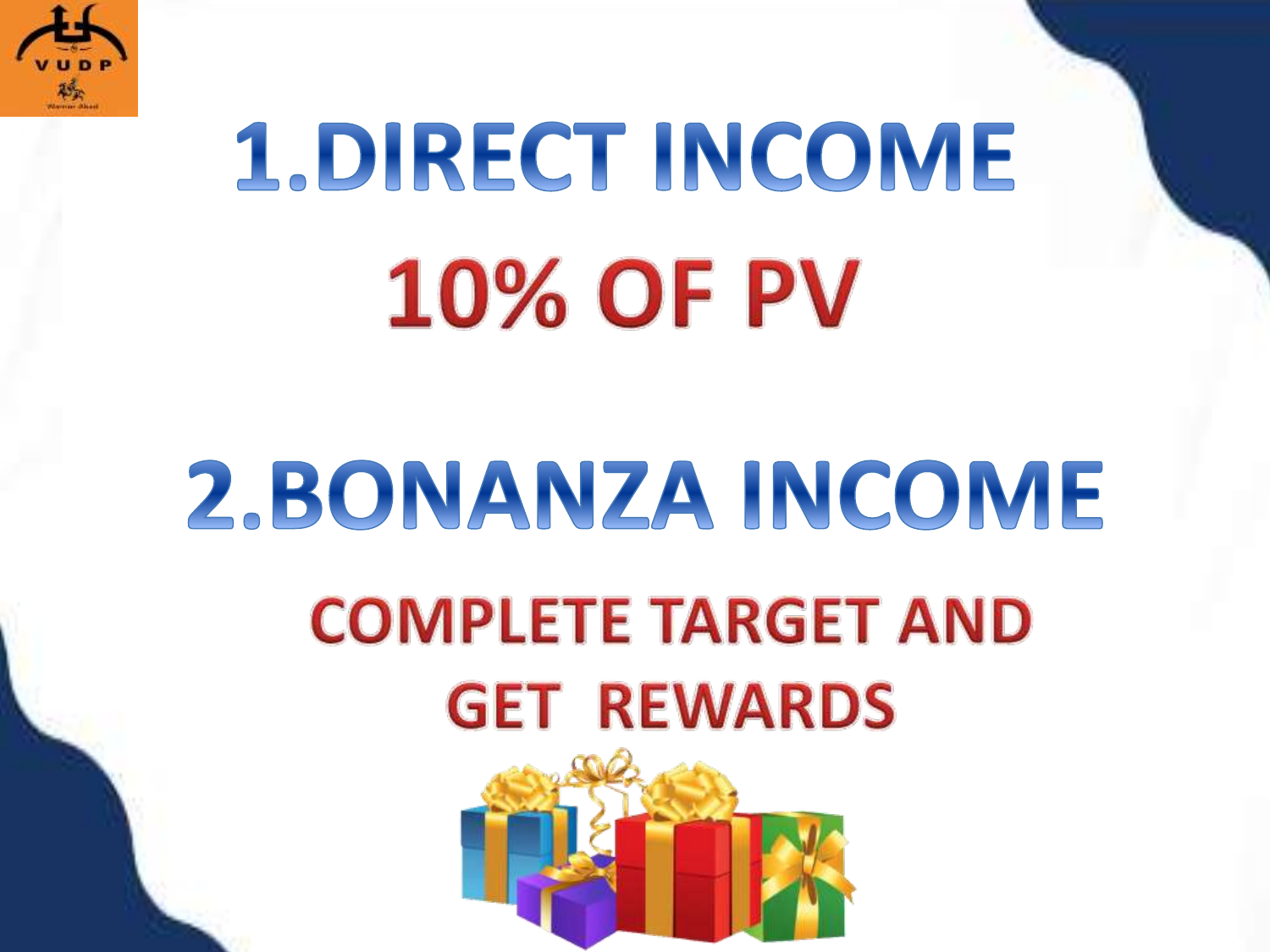

## 3. FRANCHISE INCOME **5% OF PV**

#### 4. DIRECT PV INCOME

| S.NO | <b>PV</b>        | <b>REWARD</b>               | <b>CONDITION MINIMUM</b><br><b>REPURCHASE</b> |  |
|------|------------------|-----------------------------|-----------------------------------------------|--|
| 1.   | 4000 PV          | <b>VUDP T-SHIRT</b>         | 3 TIMES                                       |  |
| 2.   | 10000 PV         | <b>VUDP BAG</b>             | 1 TIME                                        |  |
| 3.   | 25000 PV         | <b>DINNER SET</b>           | 1 TIME                                        |  |
| 4.   | 50000 PV         | <b>MIXER JUICER GRINDER</b> | 1 TIME                                        |  |
| 5.   | <b>1 LAKH PV</b> | <b>50 GM SILVER COIN</b>    | 1 TIME                                        |  |
| 6.   | <b>5LAKH PV</b>  | 2 GM GOLD COIN OR 11000/-   | 1 TIME                                        |  |

\*NOTE – THIS INCOME IS BASED ON TEAM SALE\*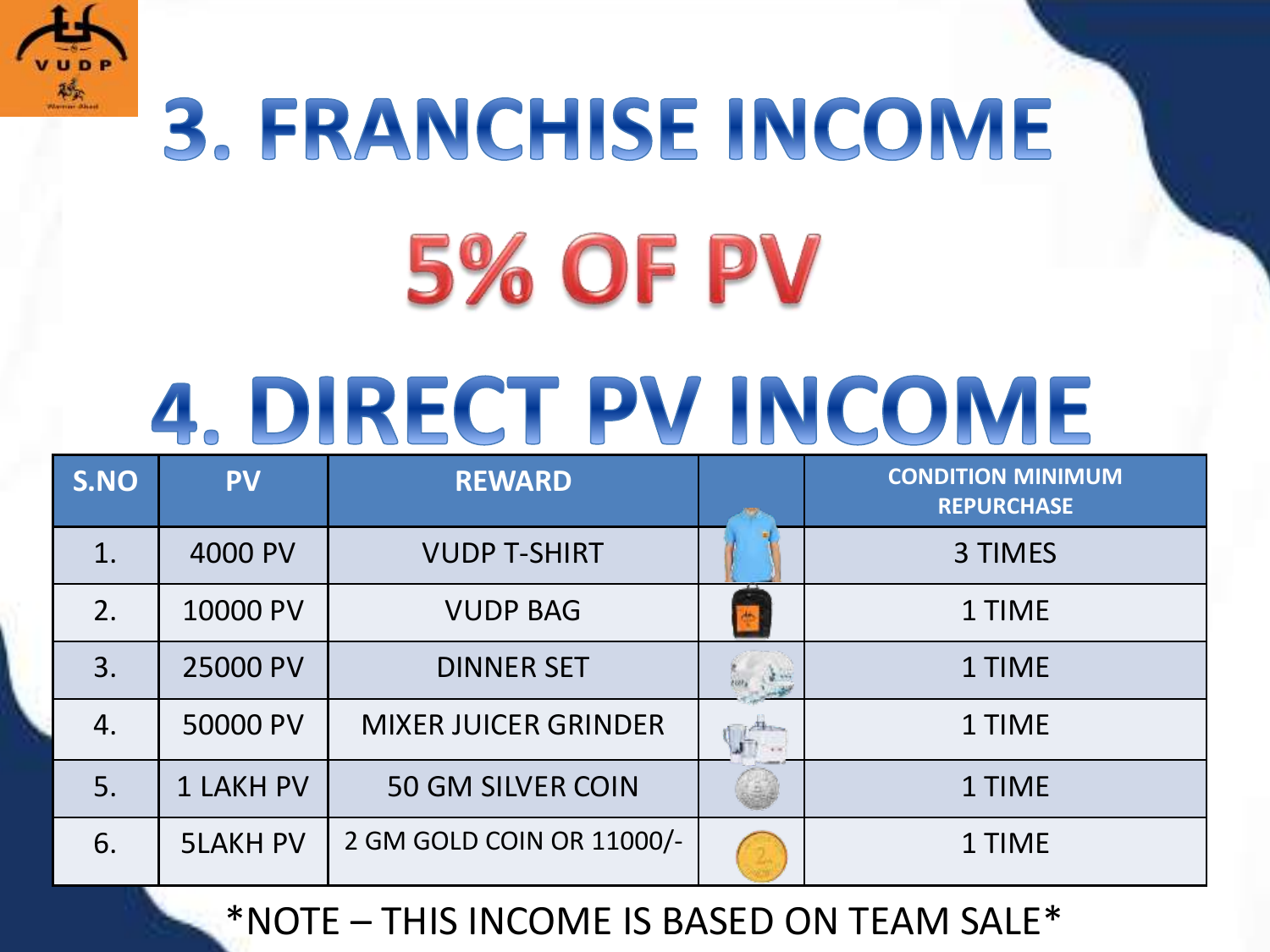

### 5. RANK INCOME

| S.NO | <b>RANK</b>           | <b>TARGET</b>                           | <b>INCOME</b>  |
|------|-----------------------|-----------------------------------------|----------------|
| 1.   | <b>BRONZE</b>         | 10000 PV LEFT - 10000 PV RIGHT          | $2100/-$       |
| 2.   | <b>SILVER</b>         | 25000 PV LEFT - 25000 PV RIGHT          | $5100/-$       |
| 3.   | <b>GOLD</b>           | 50000 PV LEFT - 50000 PV RIGHT          | $10000/-$      |
| 4.   | <b>PLATINUM</b>       | 1LAKH PV LEFT - 1LAKH PV RIGHT          | $21000/-$      |
| 5.   | <b>DIAMOND</b>        | 2LAKH PV LEFT - 2LAKH PV RIGHT          | $51000/-$      |
| 6.   | <b>BLACK DIAMOND</b>  | <b>SLAKH PV LEFT - SLAKH PV RIGHT</b>   | 1 LAKH         |
| 7.   | <b>BLUE DIAMOND</b>   | 10LAKH PV LEFT - 10LAKH PV RIGHT        | 2 LAKH         |
| 8.   | <b>VICE PRESIDENT</b> | 20LAKH PV LEFT - 20LAKH PV RIGHT        | 5 LAKH         |
| 9.   | <b>PRESIDENT</b>      | <b>50LAKH PV LEFT - 50LAKH PV RIGHT</b> | <b>10 LAKH</b> |
| 10.  | AMBASSADOR            | 1CRORE PV LEFT - 1CRORE PV RIGHT        | <b>15 LAKH</b> |
| 11.  | KING/QUEEN            | 2CRORE PV LEFT - 2CRORE PV RIGHT        | 25 LAKH        |

\*NOTE – THIS INCOME IS BASED ON TEAM SALE\*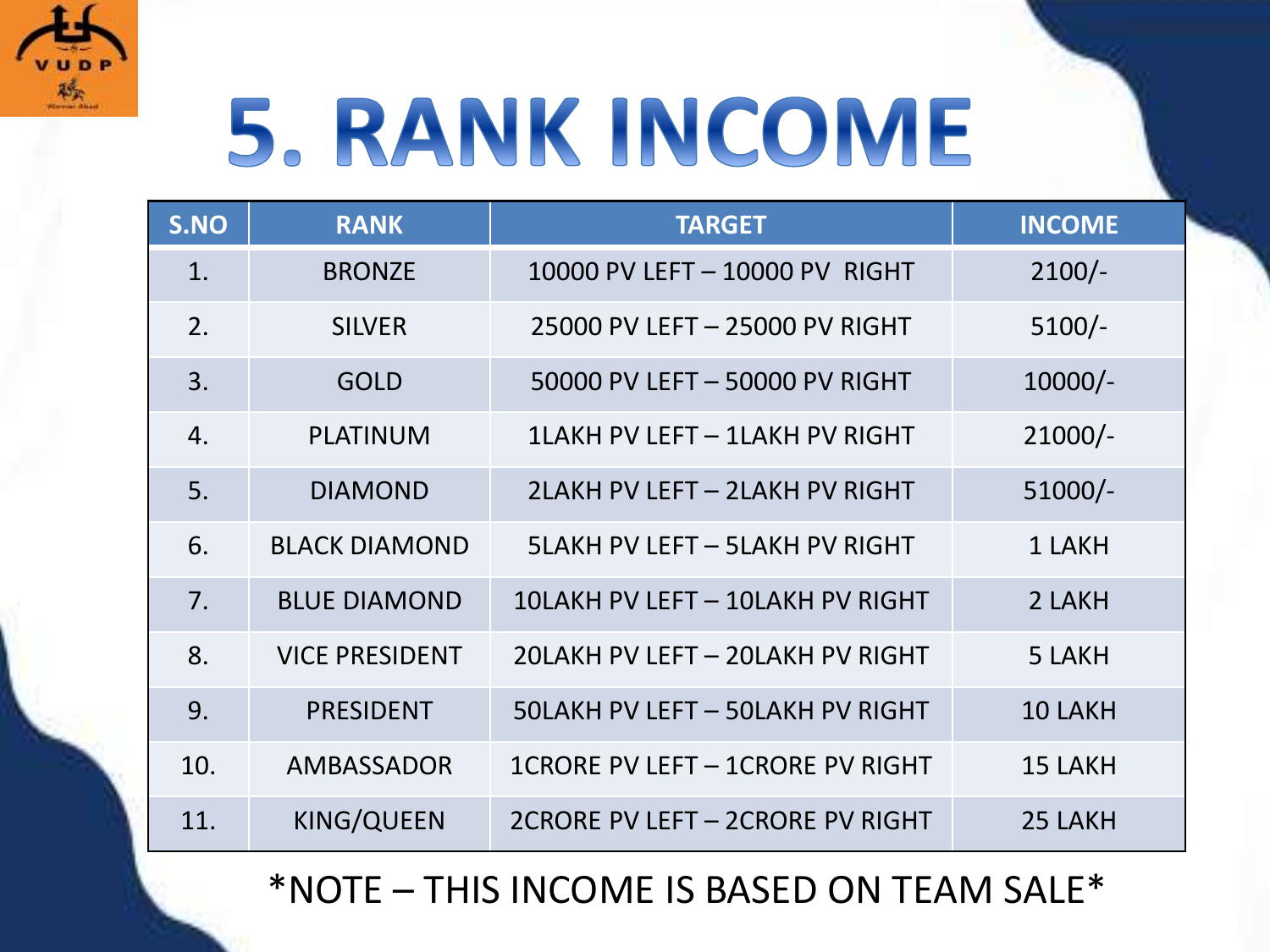

### 6. REWARD INCOME

| S.NO | <b>LEFT</b> | <b>RIGHT</b> | <b>REWARD</b>                            |  |
|------|-------------|--------------|------------------------------------------|--|
| 1.   | 1000 PV     | 1000 PV      | <b>COOKER 5LTR</b>                       |  |
| 2.   | 2500 PV     | 2500 PV      | <b>OXIMETER</b>                          |  |
| 3.   | 5000 PV     | 5000 PV      | <b>FORHEAD THERMOMETER</b>               |  |
| 4.   | 10000 PV    | 10000 PV     | <b>ELECTRICAL MASSAGER</b>               |  |
| 5.   | 20000 PV    | 20000 PV     | LED TV 22 INCH                           |  |
| 6.   | 50000 PV    | 50000 PV     | WATER PURIFIER OR 16000/-                |  |
| 7.   | 100000 PV   | 100000 PV    | LED TV 32 INCH OR 32000/-                |  |
| 8.   | 200000 PV   | 200000 PV    | INVERTOR + BATTERY OR 64000/-            |  |
| 9.   | 500000 PV   | 500000 PV    | THAILAND TRIP 3NIGHT - 4DAYS OR 128000/- |  |
| 10.  | 1000000 PV  | 1000000 PV   | 0.5% ROYALTY INCOME OF CTO               |  |
| 11.  | 2000000 PV  | 2000000 PV   | 1% ROYALTY INCOME OF CTO                 |  |

\*NOTE – THIS INCOME IS BASED ON TEAM SALE\*